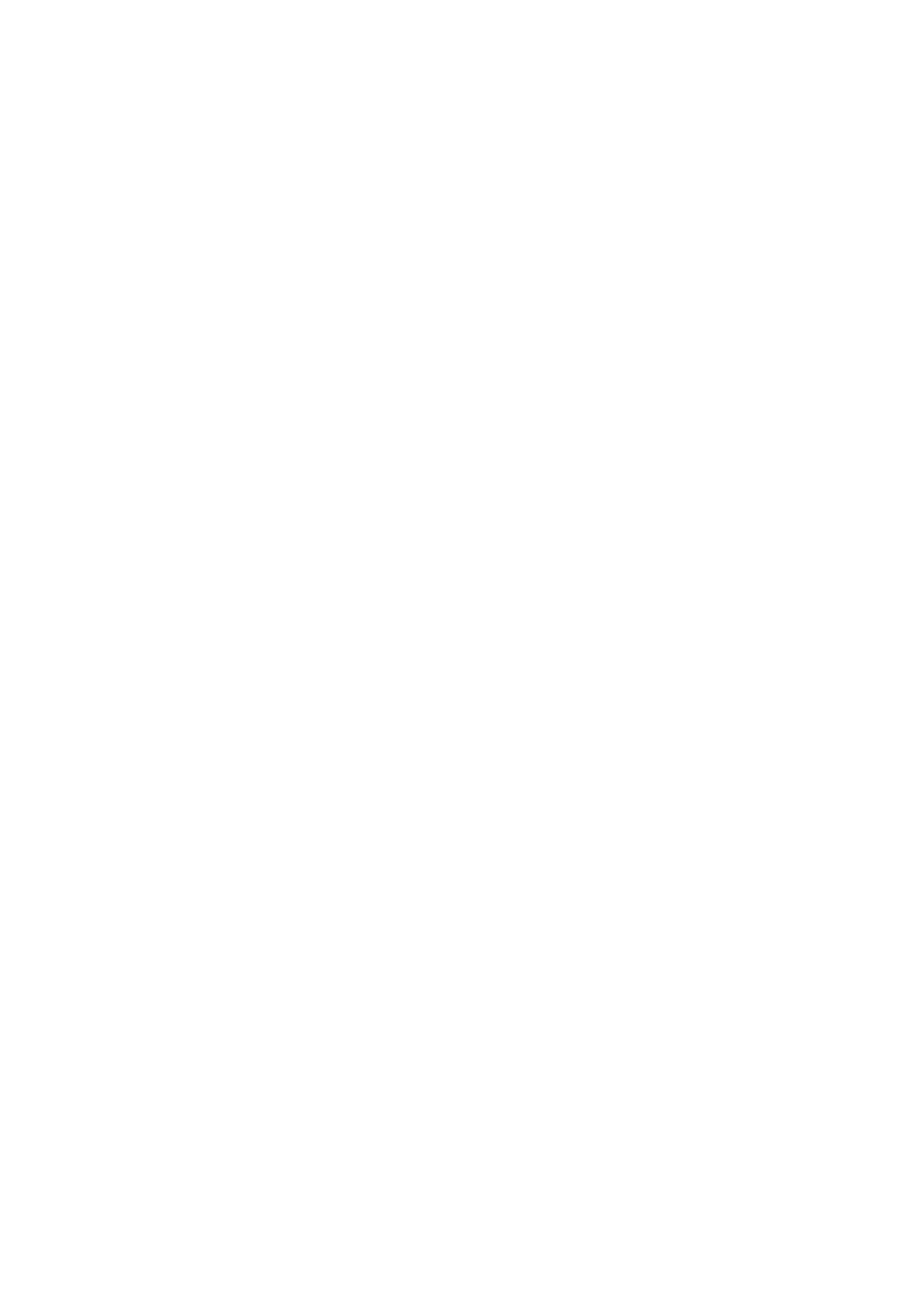# **CHAPTER 151**

# **AFRICAN CHRISTIAN MARRIAGE AND DIVORCE ACT**

## ARRANGEMENT OF SECTIONS

#### *Section*

- 1. Short title.
- 2. Interpretation.
- 3. Application.
- 4. Saving.
- 5. Marriage may be in any place of public worship.
- 6. Marriages to be performed only by licensed ministers.
- 7. Formalities.
- 8. Consents.
- 9. Marriage before licensed minister or Registrar.
- 10. Marriage certificate.
- 11. Ministers to be Registrars.
- 12. Fees.
- 13. Status of African Christian widows.
- 14. Jurisdiction of subordinate courts of the first class.
- 15. Appeals.

# SCHEDULE –

FEES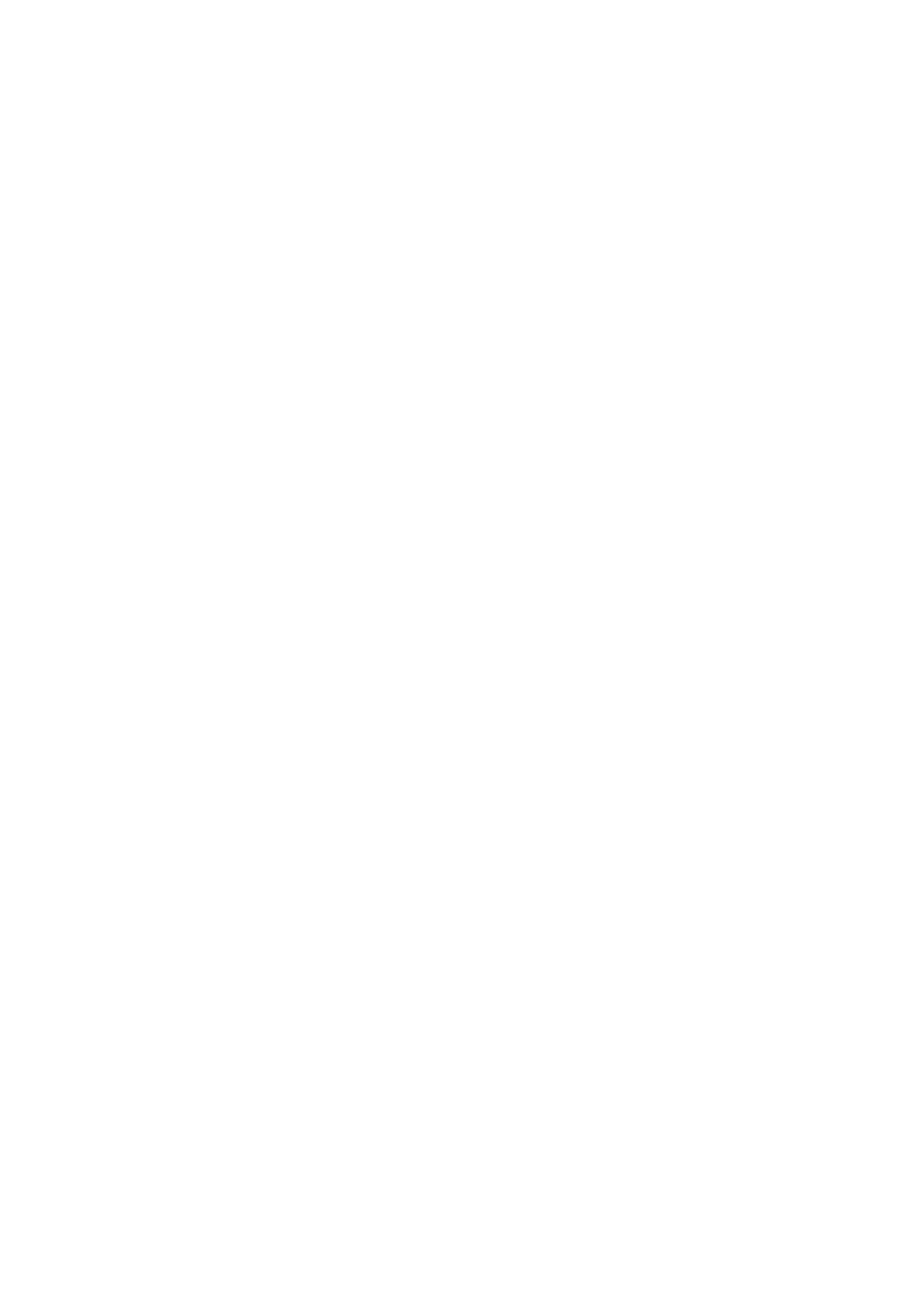# **CHAPTER 151**

#### **AFRICAN CHRISTIAN MARRIAGE AND DIVORCE ACT**

[*Date of commencement:17th December, 1931*.]

#### **An Act to provide for the marriage of African Christians and for the dissolution of such marriages**

[Act No. 51 of 1931, Cap. 99 of 1948, Act No. 44 of 1955, L.N. 299/1956, L.N. 172/1960, L.N. 462/1963, L.N. 2/1964, Act No. 21 of 1966, Act No. 9 of 1967, Act No. 7 of 1975.]

#### **1. Short title**

This Act may be cited as the African Christian Marriage and Divorce Act.

#### **2. Interpretation**

In this Act, except where the context otherwise requires—

**"licensed minister"** means a minister who has been licensed to celebrate marriages under section 6 of this Act;

**"registrar"** includes a Registrar of marriages appointed under section 5 of the Marriage Act (Cap. 150) and a Registrar appointed under section 11 of this Act.

[Act No. 44 of 1955, s. 2, L.N. 2/1964, s. 2.]

#### **3. Application**

(1) This Act shall apply only to the marriages of Africans one or both of whom profess the Christian religion and to the dissolution of such marriages.

(2) Nothing herein contained shall prevent any African marrying under the Marriage Act (Cap. 150), but if one or both parties to a marriage under that Act are Africans professing the Christian religion the provisions of this Act relating to dissolution of marriage shall apply to such marriage as if it were a marriage under this Act.

[L.N. 2/1964, s. 2.]

## **4. Saving**

Except as otherwise provided in this Act, the provisions of the Marriage Act (Cap. 150) shall apply to all marriages celebrated under this Act.

[L.N. 2/1964, s. 2.]

## **5. Marriage may be in any place of public worship**

Notwithstanding any provision to the contrary in the Marriage Act (Cap. 150), a marriage may be celebrated under this Act in any place of public worship, whether or not such place of worship is licensed under section 7 of the Marriage Act.

[Act No. 44 of 1955, s. 3, L.N. 2/1964, s. 2.]

## **6. Marriages to be performed only by licensed ministers**

(1) The Minister may licence any minister to celebrate marriages under this Act, and may at any time cancel such licence; and notice of the granting or cancellation of such licences shall be published in the *Gazette*.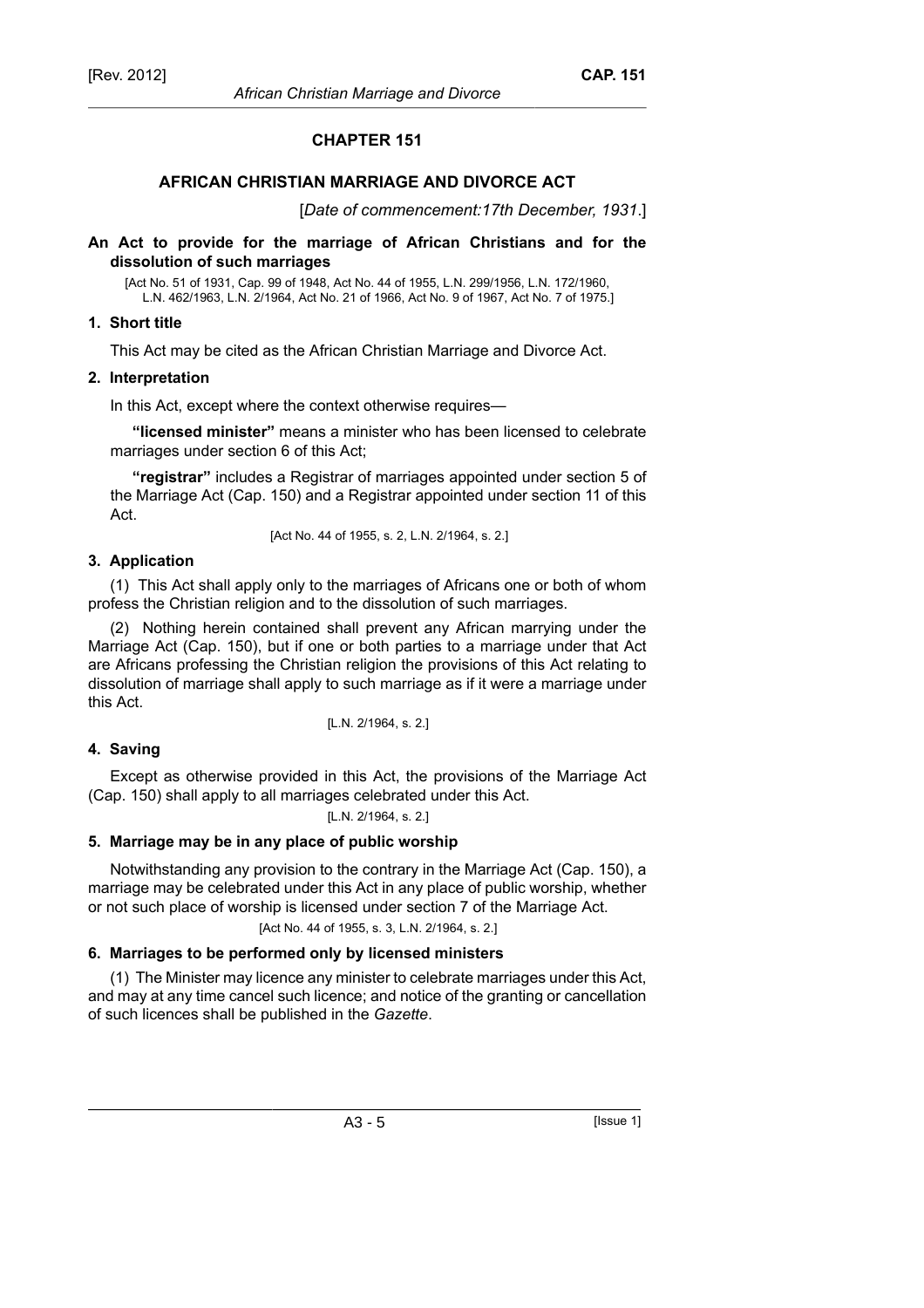(2) Notwithstanding any provision to the contrary in the Marriage Act (Cap. 150), no minister shall celebrate any marriage under this Act unless licensed by the Minister under subsection (1) of this section.

[Act No. 44 of 1955, s. 3, L.N. 462/1963.]

## **7. Formalities**

The formalities preliminary to marriage, established, usual or customary for African Christians in the denomination to which one or both of the parties belong, shall apply to marriages under this Act, and sections 8 to 18 inclusive of the Marriage Act (Cap. 150) shall not apply, but no minister shall celebrate any marriage under this Act unless he considers that adequate notice has been given of the intended marriage.

[L.N. 2/1964, s. 2.]

## **8. Consents**

(1) Where the consent of any person to the intended marriage is necessary, the minister to celebrate the intended marriage shall be deemed to be a Registrar of marriages for the purpose of such consent; and, if there be no parent or guardian in any particular case capable of consenting, such minister upon being satisfied after due inquiry that the marriage is a proper one may consent in writing to such marriage.

(2) If any person whose consent is required refuses his consent, a magistrate empowered to hold a subordinate court of the first class may, on application being made, consent to the marriage, and the consent of the magistrate empowered to hold a subordinate court of the first class so given shall have the same effect as if it had been given by the person whose consent is so refused.

[L.N. 462/1963.]

## **9. Marriage before licensed minister or registrar**

(1) Whenever any persons already married or professing to be married to each other by native law and custom desire to convert that marriage into a marriage by which they are legally bound to each other as man and wife so long as both shall live, they may, subject to the provisions of sections 7 and 8 of this Act contract a marriage before a licensed minister in a place of worship or before a Registrar in his office, in either case in the presence of two witnesses, with open doors, between the hours of 6 o'clock in the forenoon and 6 o'clock in the afternoon and in the following manner.

(2) The licensed minister or the Registrar shall, either directly or through an interpreter, address the parties thus—

"Do I understand that you, A.B., and you, C.D., have been heretofore married to each other by native law or custom, and that you come here for the purpose of binding yourselves legally to each other as man and wife so long as both of you shall live?"

(3) If the parties answer in the affirmative he shall proceed thus—

"Whereas you, A.B., and you, C.D., profess that you have been heretofore married to each other by native law or custom, and whereas that marriage does not bind you by law to each other as man and wife so long as both of you shall live, and whereas you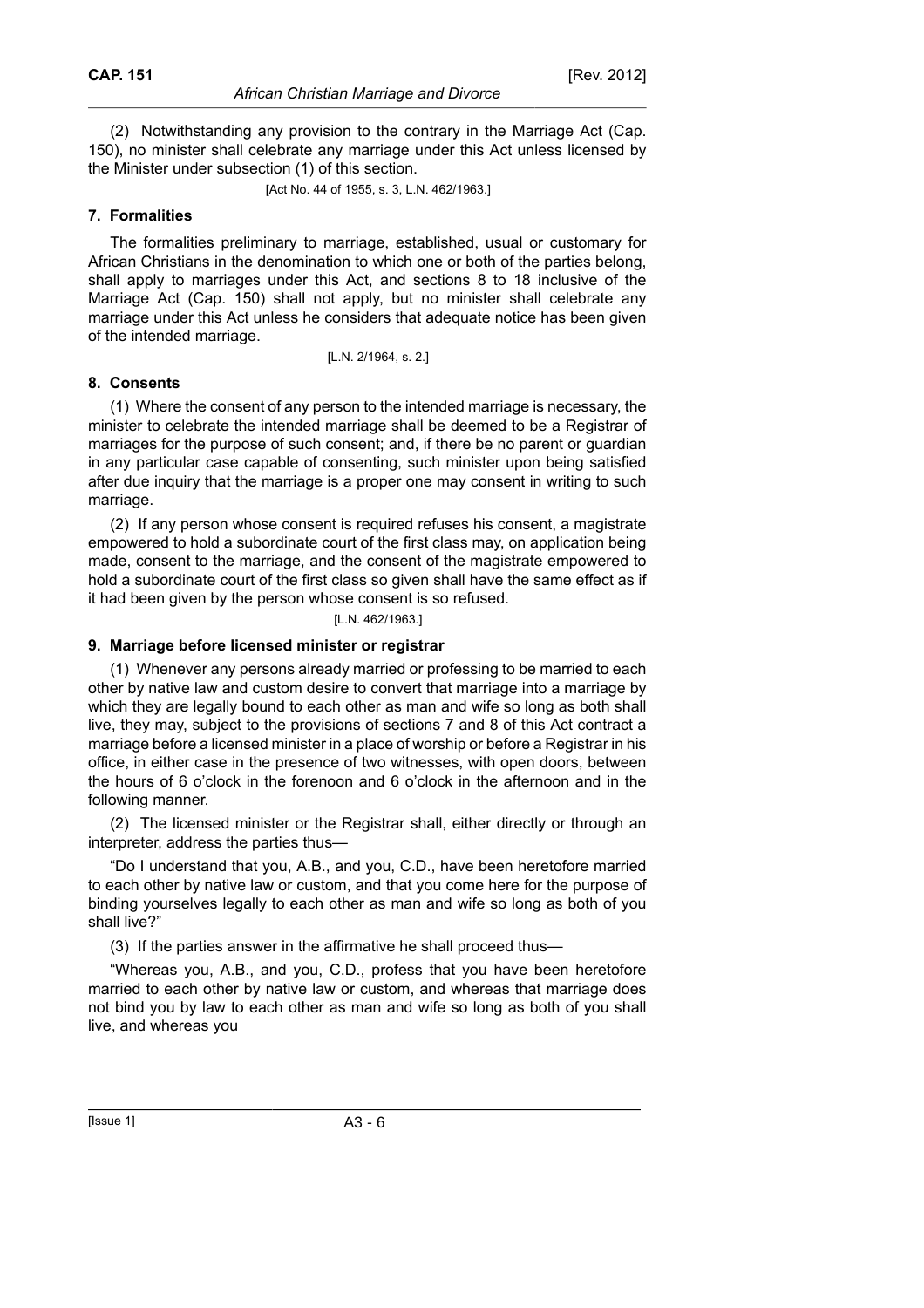desire to bind yourselves legally each to the other as man and wife so long as both of you shall live: know ye that by the public taking of each other as man and wife so long as both of you shall live, in my presence and in the presence of the persons now here. and by the subsequent attestation thereof by signing your names to that effect, you become legally bound to each other as man and wife so long as both of you shall live although no other rite of a civil or religious nature shall now take place, and that hereafter your marriage cannot be dissolved during your lifetime, except by a valid judgment of divorce; and if either of you before the death of the other shall illegally contract another marriage while your marriage to each other remains undissolved, you will be thereby guilty of bigamy, and liable to punishment for that offence."

(4) Each of the parties shall then say to the other—

"I call upon all persons here present to witness that I, A.B., do take thee, C.D., to be my lawful wife (or husband) so long as both of us shall live."

(5) A licensed minister (whether or not he has been appointed a Registrar under section 11 of this Act) may in his absolute discretion refuse to witness a contract of marriage under this section.

[Act No. 44 of 1955, s. 4.]

# **10. Marriage certificate**

(1) The Minister may prescribe the forms of marriage certificates for marriages celebrated under this Act.

(2) The Registrar-General shall cause to be printed, and to be issued to each licensed minister and to each Registrar, books of marriage certificates in such form as may be prescribed.

[Act No. 44 of 1955, s. 5, L.N. 299/1956, L.N. 172/1960, L.N. 2/1964, s. 2.]

# **11. Ministers to be registrars**

(1) For the purposes of this Act, the Minister may appoint ministers to be Registrars; and they shall be deemed to be Registrars of marriages within the meaning of the Marriage Act, except that it shall not be necessary for them to transmit to the Registrar-General a certified copy of the entries made by them in any marriage register book more than once in three months.

The Registrar-General may instruct a licensed minister to send any duplicate marriage certificate required by him to be transmitted to a Registrar of marriages under section 28 of the Marriage Act (Cap. 150) to any Registrar appointed under subsection (1) of this section; and if so instructed the licensed minister shall send the duplicate marriage certificate to such Registrar instead of to the Registrar of marriages appointed under section 5 of the said Act for the district in which the marriage takes place, but in default of any such instruction the licensed minister shall send the duplicate marriage certificate to the Registrar of marriages appointed under section 5 of the said Act for the district in which the marriage takes place.

[Act No. 44 of 1955, s. 6, L.N. 462/1963, L.N. 2/1964, s. 2, Act No. 21 of 1966, First Sch.]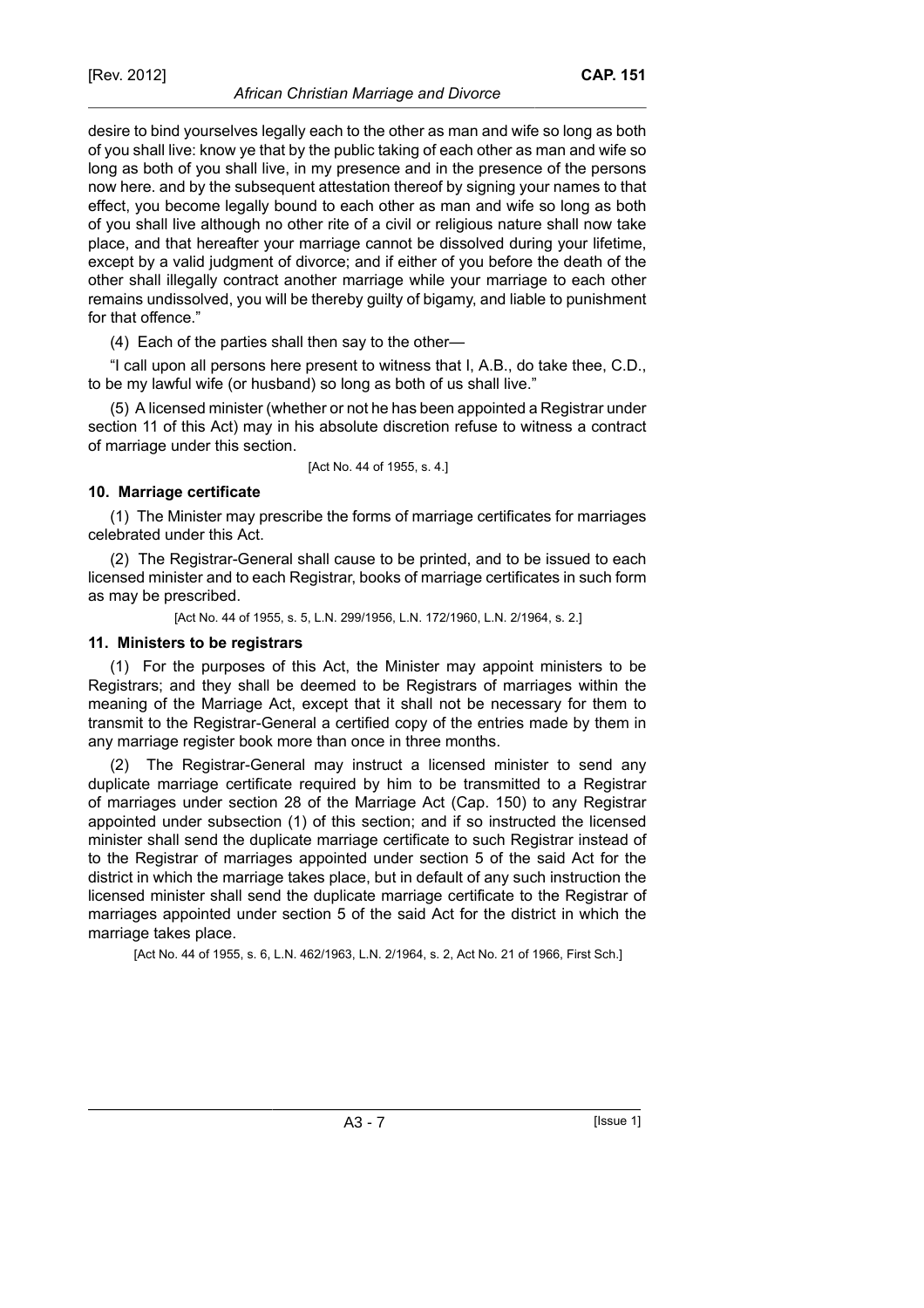#### **12. Fees**

Notwithstanding anything contained in the Marriage Act (Cap. 150), there shall be chargeable in respect of marriages under this Act, the fees set out in the Schedule to this Act.

[L.N. 2/1964, s. 2.]

#### **13. Status of African Christian widows**

(1) Any African woman married in accordance with the provisions of this Act or of the Marriage Act (Cap. 150) or of the Native Christian Marriage Act (Cap. 168 of 1926 now repealed), whether before or after the commencement of this Act shall be deemed to have attained her majority on widowhood, and shall not be bound to cohabit with the brother or any other relative of her deceased husband or any other person or to be at the disposal of such brother or other relative or other person, but she shall have the same right to support for herself and her children of such marriage from such brother or other relative as she would have had if she had not been married as aforesaid.

(2) Any such woman shall upon the death of her husband become the guardian of any children of the marriage, and shall, so long as she remains a Christian, continue to be the guardian of such children until such children, if males, attain the age of sixteen years, or, if females, attain the age of sixteen years or marry, and shall be competent to dispose of such children in marriage, but in such event the customary bride price shall on demand be paid to such person as is entitled thereto by native law and custom.

#### **14. Jurisdiction of subordinate courts of the first class**

Subordinate courts of the first class shall have the same jurisdiction, in the case of marriages solemnised or contracted under this Act or the Native Christian Marriage Act (Cap. 168 of 1926 now repealed), as is vested in the High Court by virtue of the Matrimonial Causes Act (Cap. 152).

## **15. Appeals**

An appeal shall lie from the decrees or from any part of the decrees, and from the orders, of subordinate courts under section 14 of this Act to the High Court.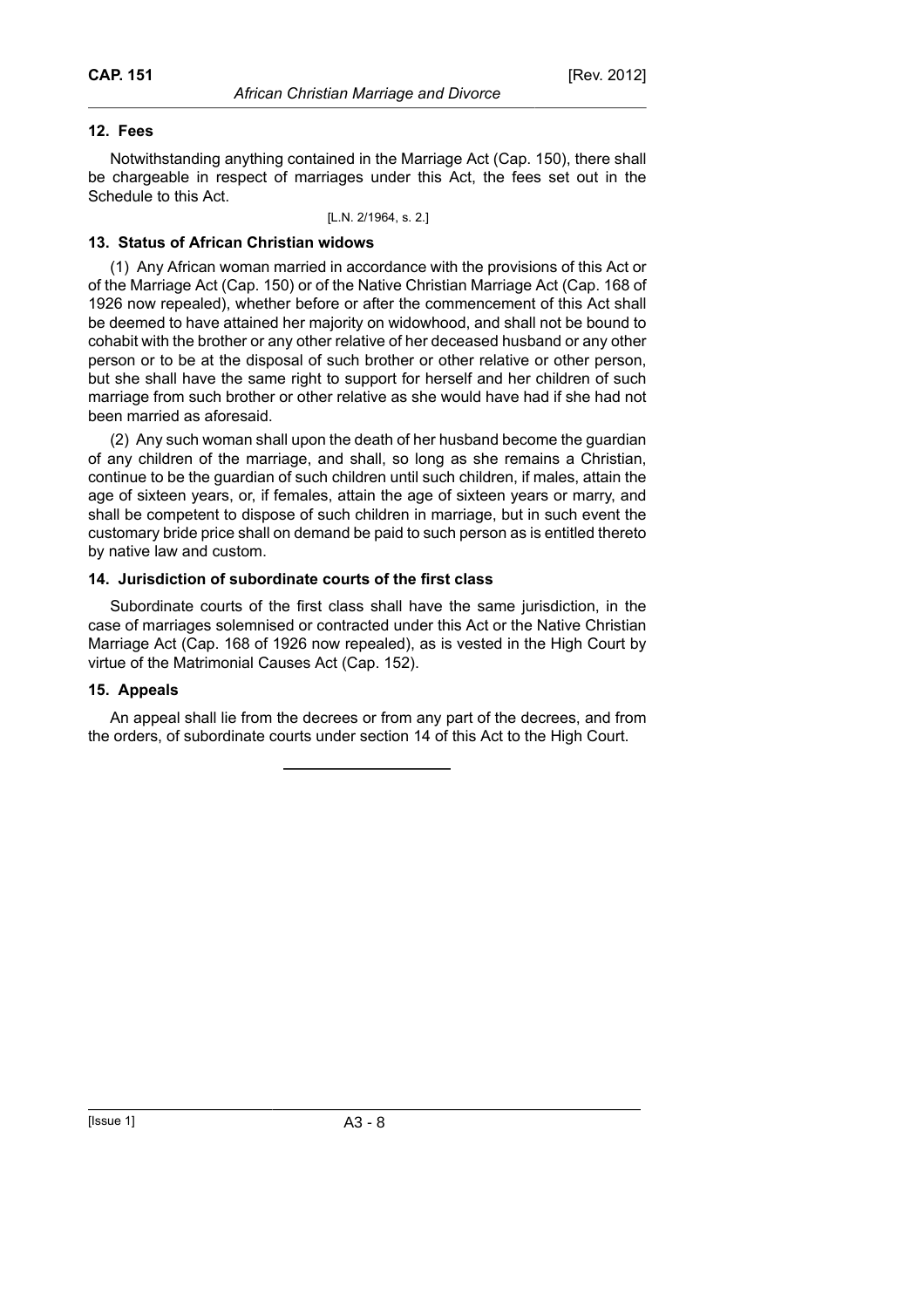*African Christian Marriage and Divorce*

SCHEDULE

FEES

[Section 12, Act No. 7 of 1975, Sch]

 $rac{Sh.}{f}$ <br> $rac{Sh.}{f}$  $\overline{\phantom{a}}$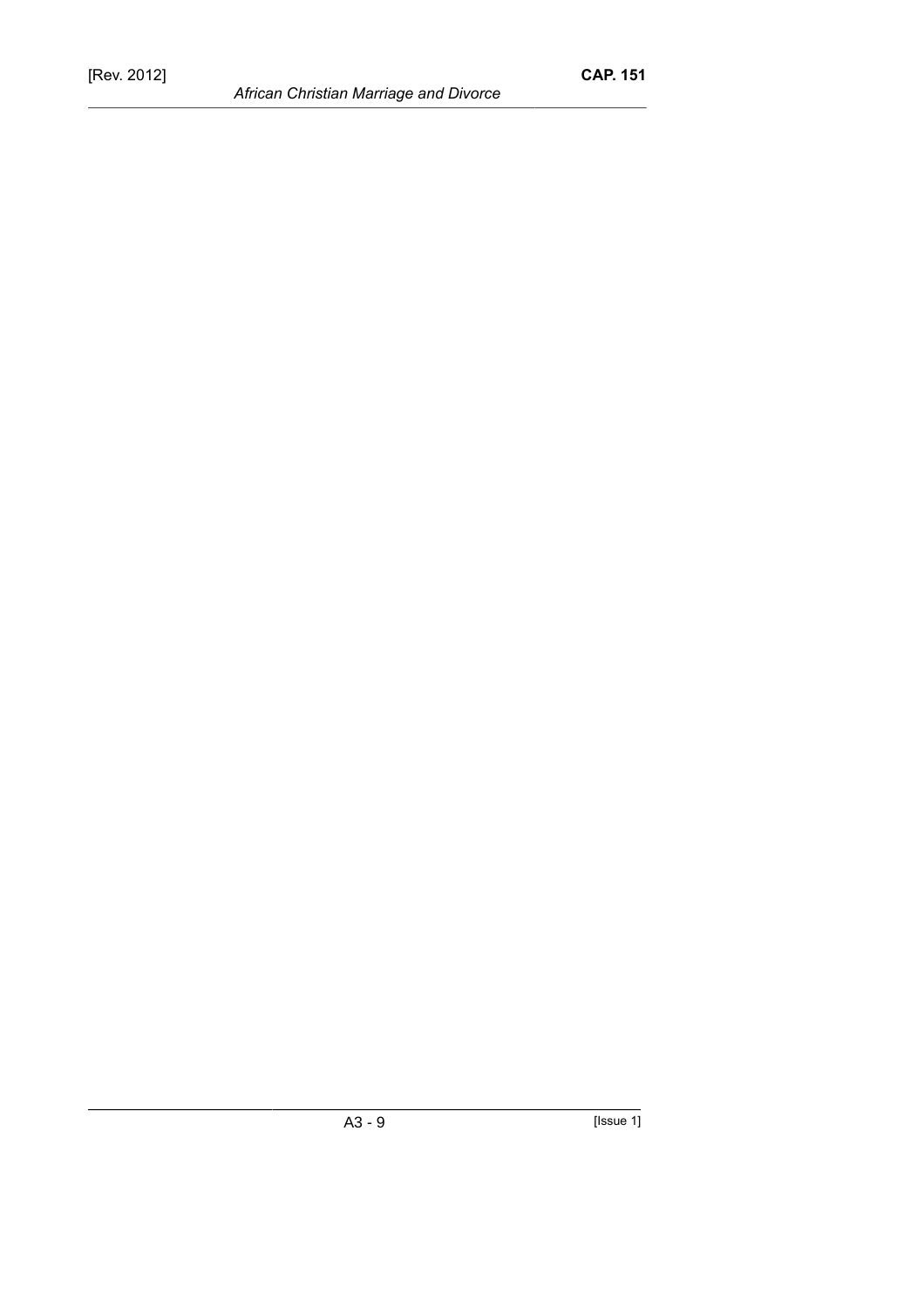# **CHAPTER 151**

# **AFRICAN CHRISTIAN MARRIAGE AND DIVORCE ACT**

SUBSIDIARY LEGISLATION

*List of Subsidiary Legislation*

 $\overline{\phantom{a}}$ 

*Page*

1. Form of marriage certificate prescribed under section 10................................... A3 – 11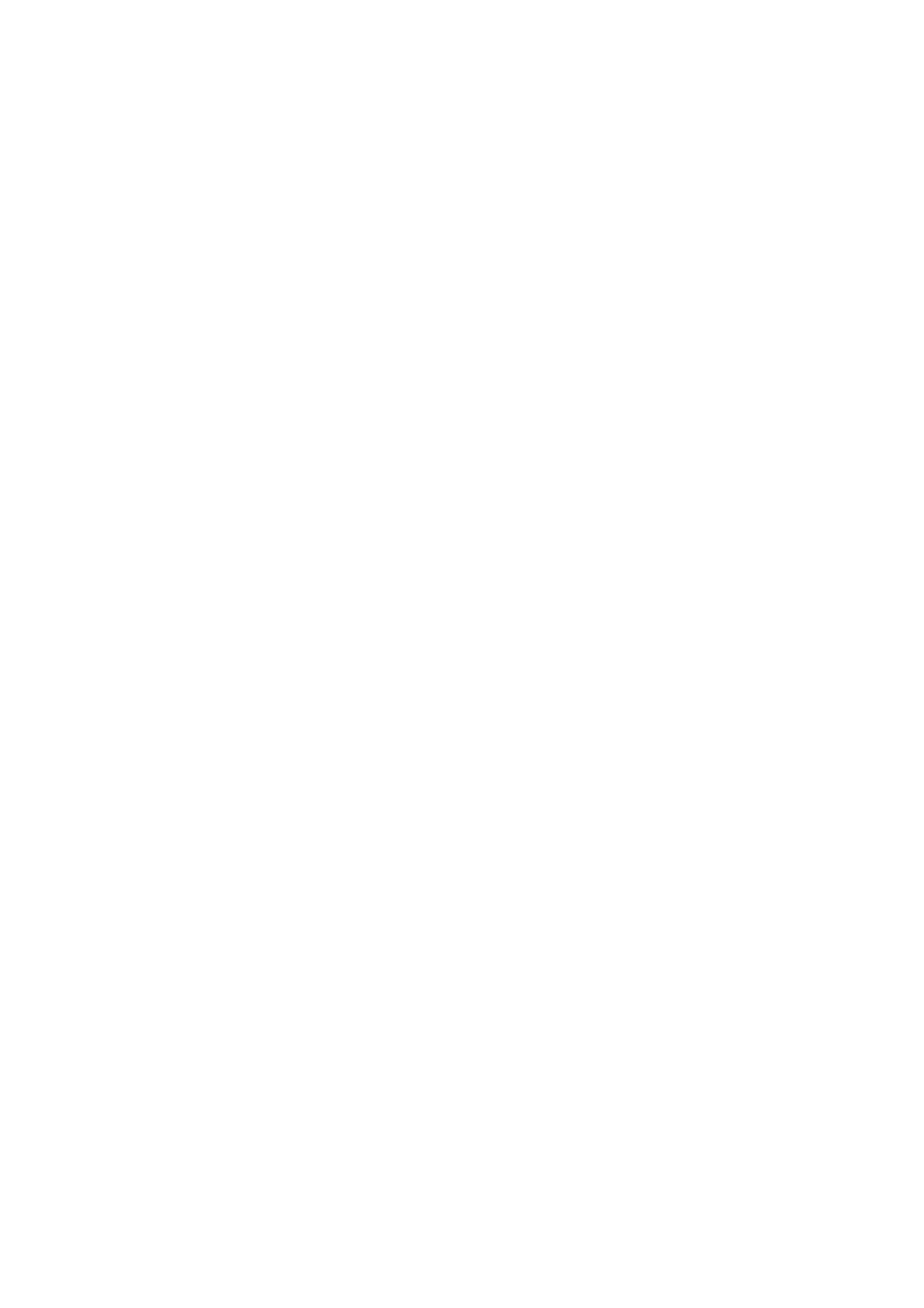[Subsidiary]

# **FORM OF MARRIAGE CERTIFICATE PRESCRIBED UNDER SECTION 10**

[Cap. 99 (1948), Sub. Leg.]

The form of marriage certificate prescribed by the Marriage Act (Cap. 150).